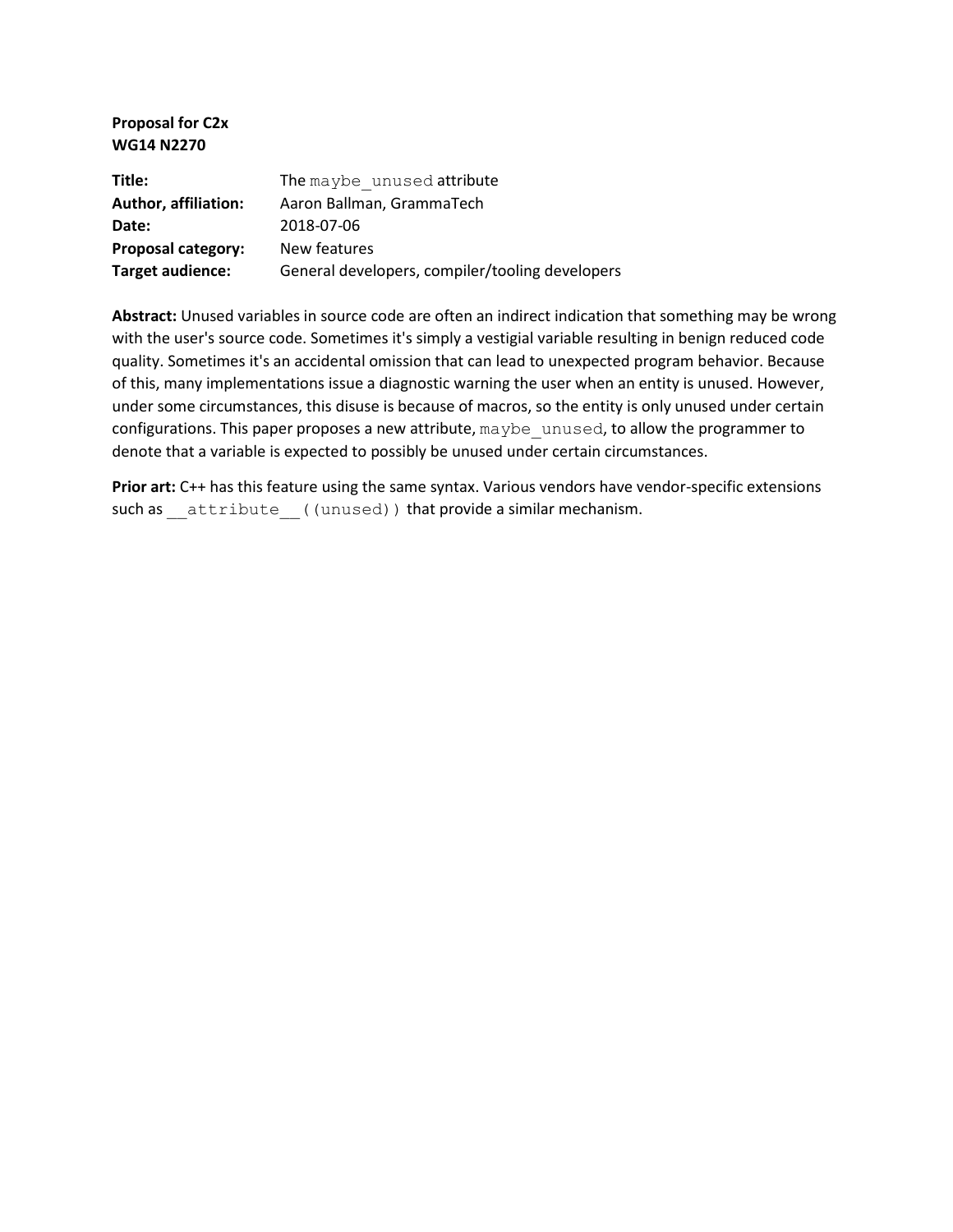# The maybe unused attribute

Reply-to: Aaron Ballman (aaron@aaronballman.com; aballman@grammatech.com) Document No: N2270 Date: 2018-07-06

# Summary of Changes

### N2270

- Rearranged and renumbered paragraphs; the [Note] is now a Recommended Practice section.
- Changed a mention of "warning" to be "diagnostic" instead.

### N2217

- Added the appropriate cover page.
- Rebased on top of N2165, the latest attributes syntax proposal
- Replaced "non-static data member" with "struct or union member"

### N2053

• Original proposal.

### Introduction

Unused variables in source code are often an indirect indication that something may be wrong with the user's source code. Sometimes it's simply a vestigial variable resulting in benign reduced code quality. Sometimes it's an accidental omission that can lead to unexpected program behavior. Because of this, many implementations issue a diagnostic warning the user when an entity is unused. However, under some circumstances, this disuse is because of macros, so the entity is only unused under certain configurations.

# Rationale

The [[maybe\_unused]] attribute has real-world use, being implemented by Clang and GCC as vendor-specific extensions under the name \_\_attribute\_\_((unused)), and was standardized under the name [[maybe\_unused]] by WG21. Other common idioms used to express the intent are:

```
pragma(warning(suppress: 4100))
 #pragma foo diagnostic unused-bar ignored
void f(int / *arg* / ); #define UNUSED(x) (void)(x)
 #ifdef COMPILER1
   #define UNUSED something
 #elif COMPILER2
  #define UNUSED something
 #endif
int v = initializer; v = v;
```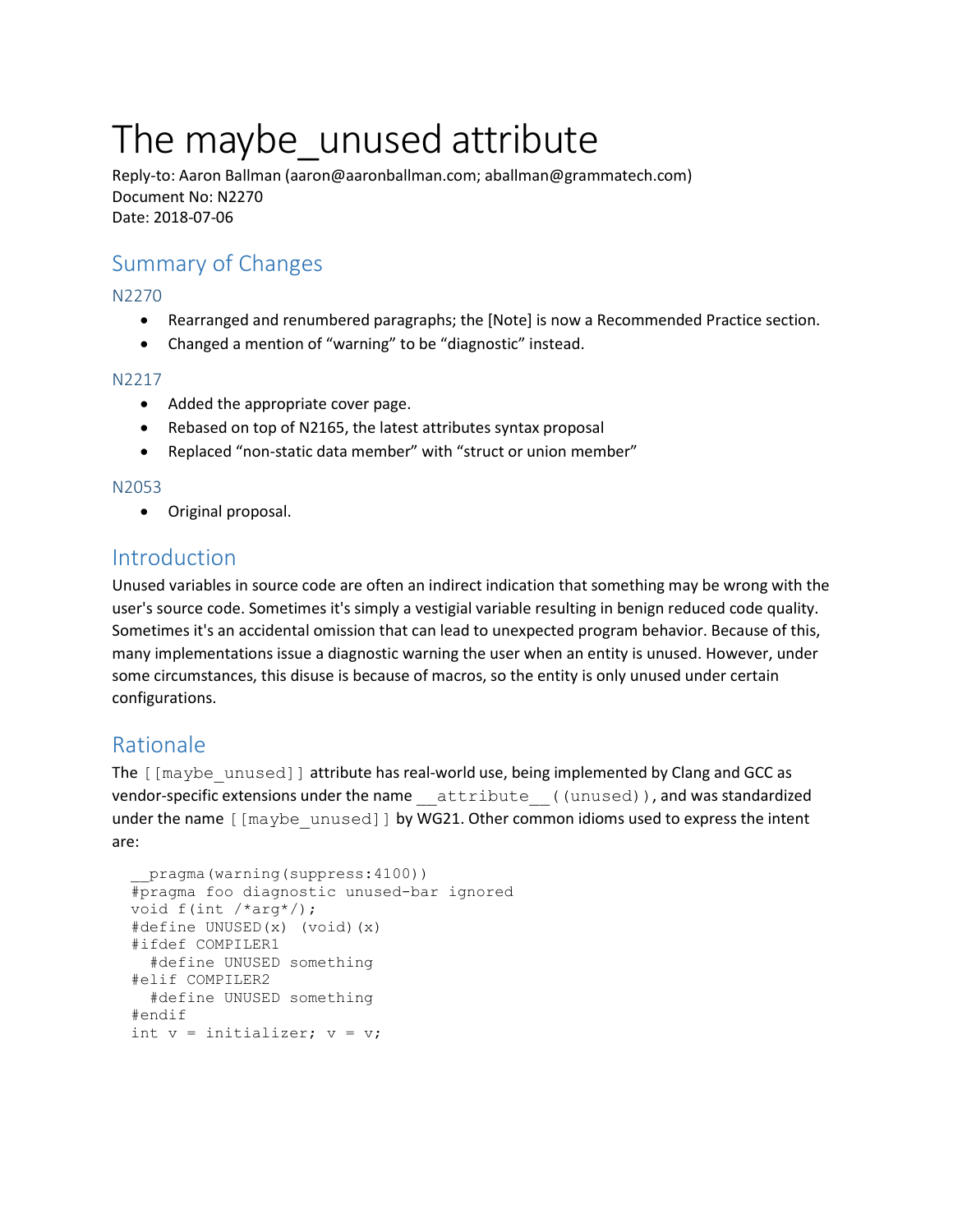Configurations where an entity may or may not be used, while somewhat uncommon, do arise in wellwritten code such as with use of the assert() macro. This attribute provides users with a uniform way to express intent to the implementation without sacrificing code quality or readability.

## Proposal

This document proposes the [[maybe unused]] attribute as a way for a programmer to specify that an entity may appear to be unused for a particular program configuration, but it is an expected outcome the programmer is aware of. This allows programmers to specify their intent explicitly, giving an implementation the opportunity to reduce the number of false positive diagnostics it emits and reduces the risk of programmers writing "clever" code to silence those false positives, which would otherwise introduce possible negative effects on program correctness or performance.

Consider:

```
 struct point {
   int x, y;
  };
 struct point plot to curve(int x, int z) {
   int y = project point(x, z); // (1)assert(y == 0 && "Unexpected projected value"); // (2)
   struct point ret = \{x, z\};
    return ret;
  }
```
The variable y is declared and initialized at (1), and is used by the assert macro at (2). However, when the NDEBUG macro is defined, the assert macro is defined simply as #define assert (ignore)  $($  ( $void)$ ), which results in the variable y being diagnosed as unused. Instead, the [[maybe\_unused]] attribute can be specified to explicitly state programmer intent more clearly, e.g., [[maybe unused]] int  $y = project$  point(x, z);

The [[maybe\_unused]] attribute can be applied to the declaration of a struct, enum, union, typedef, variable (including member variables), function, or enumerator. Implementations are encouraged to not emit a diagnostic when such an entity is unused or when the entity is used despite being marked as [[maybe\_unused]]. What constitutes a "use" is left to QoI due to the fact that there are a considerable number of heuristics that can be implemented to take an educated guess as to whether a particular code pattern qualifies as a use or not.

# Proposed Wording

This proposed wording currently uses placeholder terms of art and it references a new subclause from WG14 N2269, 6.7.11, Attributes that describes the referenced grammar terms. The [Note] in paragraph 1 of the semantics is intended to convey informative guidance rather than normative requirements.